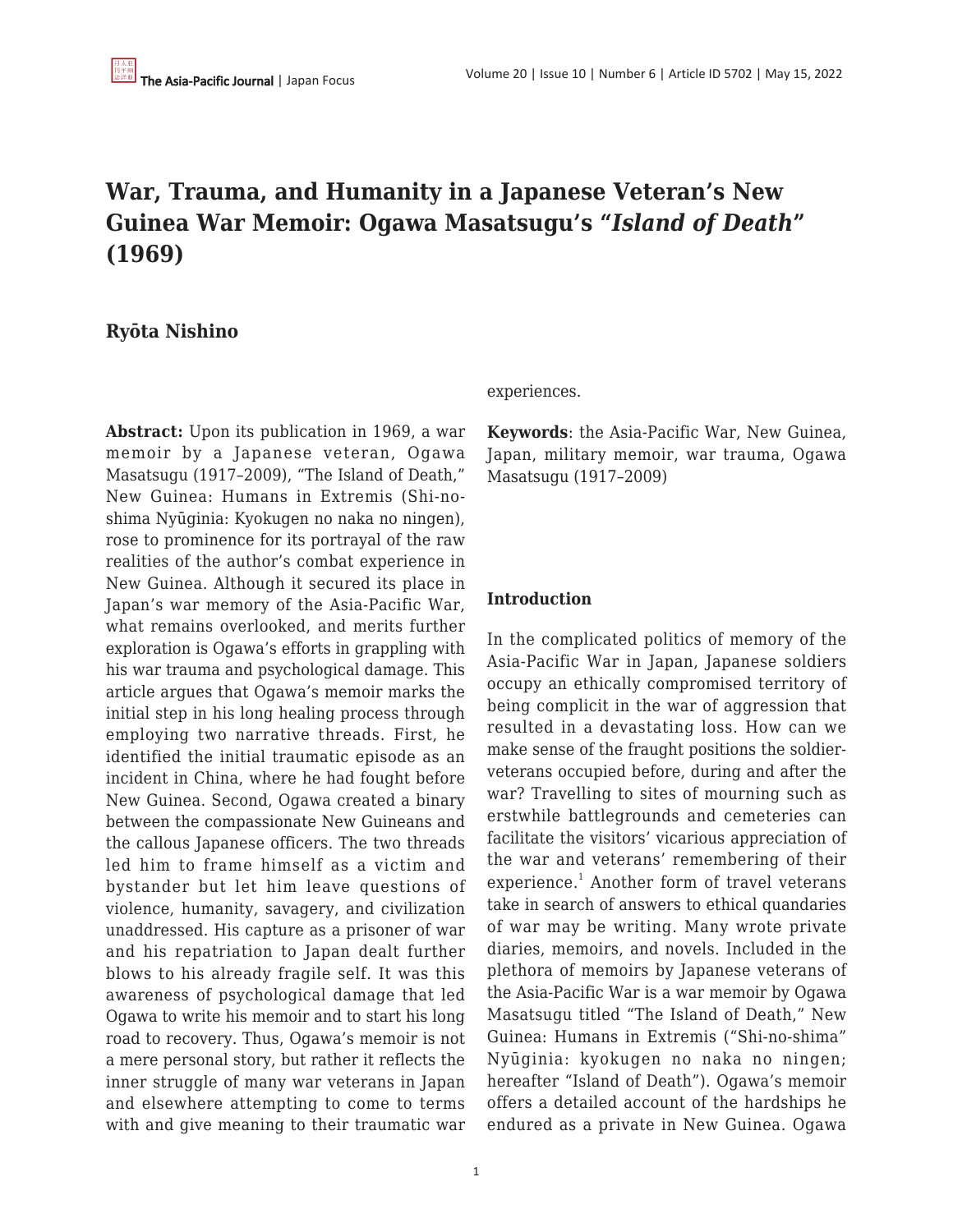wrote the draft shortly after being repatriated to Japan in 1946 and decided to publish it unmodified in 1969, a period when the escalation of the Vietnam War revived pacifist rallying calls in Japan. Upon publication, "Island of Death" won the inaugural Ōya Sōichi non-fiction prize in 1970. The judges found that "Island of Death" depicted the minutiae of the cruelty of the war and the inner struggles of a rank-and-file soldier. Recalling the details was in itself an achievement because the Allied captors had ordered Ogawa and other Japanese soldiers to have all of their private diaries incinerated (Bungei Shunjū 1970, 220–223).

Though it never rose to the stature of a bestseller, "Island of Death" is a long-selling book. Following changes of the title and the publishers it remains in print and readily obtainable as a paperback (Figure 1). $^{2}$ Sociologist Takahashi Saburō validates the significance of "Island of Death" as a representative memoir of the Shōwa 40s (1965–1974), 20 to 30 years after Japan's defeat, in two respects. First, "Island of Death" renders the harrowing realities of the war from the perspective of a low-ranking soldier. Second, instead of a chronological account of battles, "Island of Death" offers an introspective probing of the essence of humanity in the midst of war (Takahashi 1998, 13, 76-77).<sup>3</sup> This article reinterprets "Island of Death" as a site of working-through traumatic experience and situates Ogawa as the subject engaged in this arduous task. This re-reading can then facilitate the crossing of the rigid categories of victim and perpetrator.

The article argues that, despite unresolved and unaddressed issues, "Island of Death" marks the beginning of Ogawa's eventual healing from trauma. Dominant across "Island of Death" are two themes. First, the author travelled back in time to trace the origins of his trauma. Second, he observed the New Guineans and the Japanese officers. The comparison led him to conjecture the corrosive effects of extreme conditions on the officers' morality. His juxtaposition informed his understanding of human civilization. He linked these two narratives in an implicit attempt at self-portrayal as a psychologically damaged veteran who was striving to recover his morality and values. Yet in the process, Ogawa overlooked vital questions about his role as a soldier and bystander in violent acts. This oversight, it is concluded, delayed his direct engagement with the loss he mourns.

## **Japan's Imagining of the Asia-Pacific War and the New Guinea Campaign**

Amidst the thorny politics of collective and individual memory of the Asia-Pacific War, the New Guinea campaign is all but forgotten in today's mainstream Japanese media. The attrition rate was among the highest for that of Japanese soldiers, making it one of the harshest of all the campaigns the Japanese fought in during the Asia-Pacific War. Of some 150,000 soldiers deployed to New Guinea, 127,000 died. Of these, over 90% (114,840) died of illness and starvation (Fujiwara 2001, 135). $^4$  Ogawa was one of 91 of the 6,151-member 79th Regiment who returned home (1.47%), and the sole survivor of his 260-man company (Ogawa 2000b, 220). This overwhelming rate of attrition inspired many memoirs and several high-profile accounts. Of the well-known works are the documentary film Yukiyukite shingun (1987) and autobiographical manga and essays by another veteran-author, Mizuki Shigeru.<sup>5</sup> Their expressions of sorrow at their comrades and of anger at the war, their superiors and even the Emperor fed into a narrative of victimhood that gained acceptance in postwar Japanese society. At the collective level, selfidentification as a victim of the war gained considerable ideological influence in postwar Japan, where alternative narratives vied for public recognition and acceptance (Hashimoto 2015; Hosaka 2014). For instance, nationalists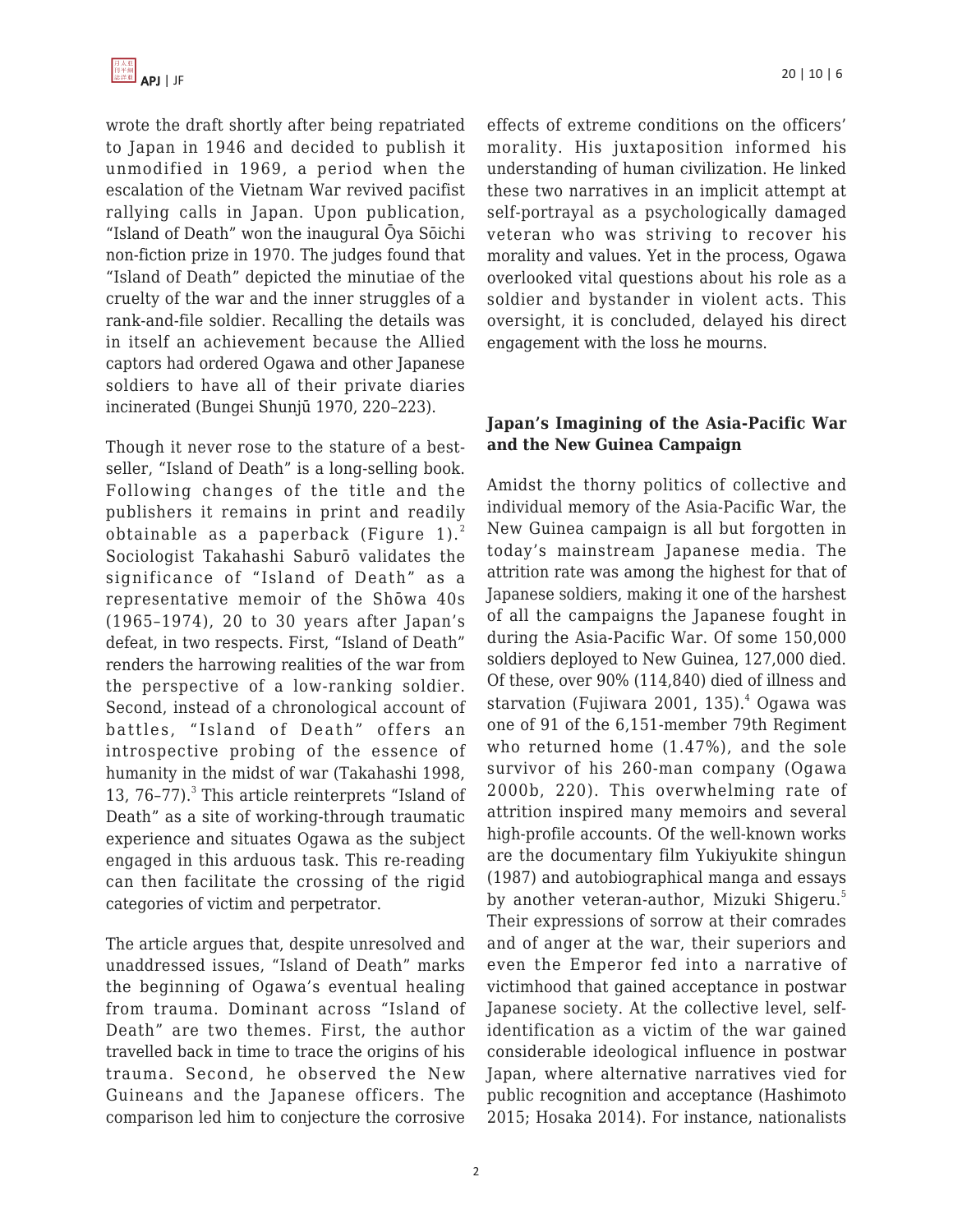positioned the Japanese soldiers as tragic heroes; progressives consider them as perpetrators of violent acts or implicated in the machinery of violence (for example Seaton 2007, 19–23).

As the discussion below shows, Ogawa portrayed himself as a victim of war and a bystander of injustice and violence. While these tropes are common in many memoirs, what sets "Island of Death" apart is the elaborate effort the author took to articulate his traumatic experience before the language of trauma had become widely known in Japan. The concept of trauma and post-traumatic stress disorder (PTSD) only entered professional and popular parlance in the aftermath of the Great Hanshin-Awaji earthquake of January 1995 along with the publications of Japanese translations of seminal works on trauma. This stands in contrast to the West, where conflicts such as the two World Wars and the Vietnam War provided impetus for the convergence and refinement of psychiatry and neurology (Nakamura 2018, 7). During the wartime and much of the postwar era, under-reporting warrelated psychological disturbances were the norm. For example, during the wartime psychiatrists routinely attributed combatants' psychological disturbances to individual responses such as the lack of manliness and courage and registered far fewer cases than observed (ibid., NHK 2018). In the postwar era, Japanese psychiatrists applied the same logic of individual capacity when they overlooked the diagnoses of atom bomb victims in Japan (Zwigenberg 2018). A closer look at "Island of Death," therefore, offers an insight into deepseated trauma of a defeated nation in which veterans and citizens lived without due recognition or diagnosis and passed the inchoate trauma to next generations.

Veterans' writings have gathered attention from multiple disciplines such as history, literature, and psychology. An emerging consensus suggests that the act of writing enables the writer to work through the trauma. Recent essays by David Stahl, Kyle Ikeda, and Justin Aukema (2016) have also set the stage for further exploration of fictional and semifictional writing about the trauma of the Japanese Asia-Pacific War. Psychologists have demonstrated that story-telling, including writing memoirs and novels, can facilitate the processing of psychological damage. Psychologists generally agree that "three Rs" — re-experience, release and reintegration of memory — are necessary steps on the path towards autobiographical repair (Shimokōbe 2000, 136–137). Through the process, the victim takes ownership of traumatic memories as part of the life course, not as separate incidents.<sup>6</sup> The process can put the veteran into something of a false consciousness where the veteran feels satisfied with the narrative written but ends up postponing the painful, but ultimately meaningful, confrontation with the source of trauma. Historian Eric Santner perceives a vital connection between traumatic memories and the Freudian notion of the pleasure principle. Santner argues that working through traumatic memories is so painful that societies develop "fetishized narratives." These narratives engender scripts for acting out traumatic memories but paradoxically impede the opportunities to work through the kernel of traumatic memories. Correspondingly, such "fetishized" narratives delay the integration of self from the period before a traumatic event and the person who emerges after such events. The postponed integration of the fragmented selves and posttraumatic development invites the return of repressed emotions (Santner 1992, 144, 147). Words and silences in Ogawa's memoir reveal the extent to which he has, and at times has not, worked through traumatic memories.

#### **The Structure of "Island of Death"**

"Island of Death" follows a loosely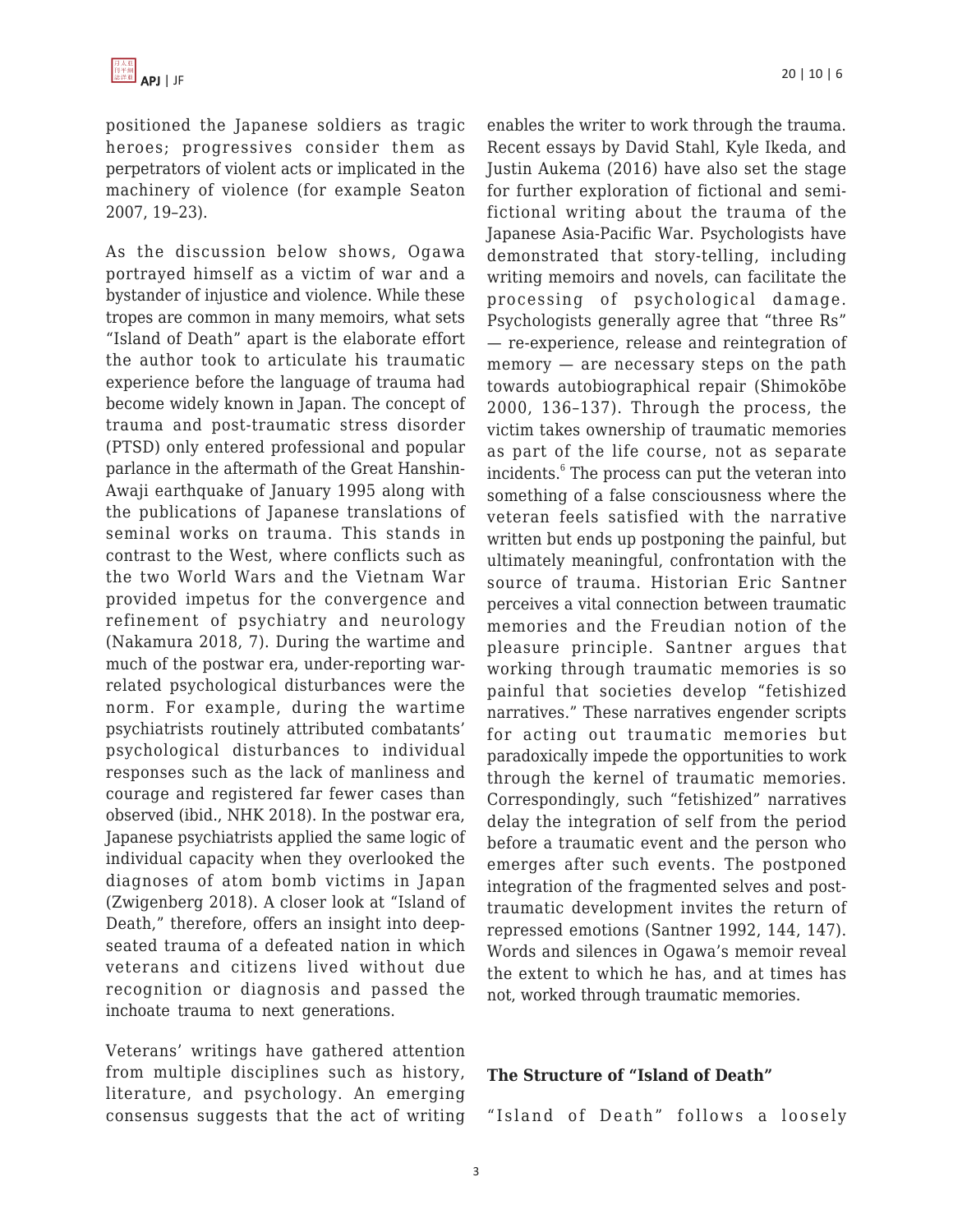

chronological order, beginning with Ogawa's arrival in New Guinea and ending with his return to Japan. However, this chronology is disrupted in places. As is the case with many war memoirs, Ogawa wrote from the vantage point of a veteran who disavowed war and violence but did not reveal his attitude towards the before conscription. What Ogawa said was that he had served in northern China before arriving in Wewak, in central north New Guinea, in January 1943 at the age of twentysix (See Figure 1). The memoir's middle section has a stream-of-consciousness feel; he uses frequent flashbacks and crisscrosses in time and space, often without mentioning dates or places. The meandering structure indicates how Ogawa's thoughts lurch from one topic to another. His sophisticated vocabulary and prose can be overly long-winded for the average reader. Such complexities reflect his background. Rare for a private, Ogawa had obtained a degree in Japanese literature before conscription. In the postwar era, he became a professor of literature at a number of Japanese universities. His intellectual predisposition gave him unique perspectives on war and its representation and places him in the ranks of the conscript-turned-writer Ōoka Shōhei who held a degree in French literature.



**Figure 1. Map showing New Guinea Island and adjacent islands. Map reproduced with the permission of CartoGIS Services, Scholarly Information Services, The Australian National University.**

#### **Nightmares and Psychological Affliction**

Throughout "Island of Death," Ogawa made numerous comments about his psychological damage as oblique references to Japanese, Chinese and Western literary canons. The most direct comment appears in the epilogue Ogawa wrote in 1969. Reflecting on the writing of the memoir over twenty years previously, he recalled feeling "scars etched deep in [his] consciousness" (ishiki no shinsō ni kizumi tsukerareta kizu) (Ogawa 1998, 351) and bearing "stupendous aftereffects" of the war (tohōmo nai kōishō) (ibid., 264). These are a few clear instances of Ogawa's linguistic and cognitive resources to name his trauma without using the term. His grasp of the conditions did not, however, make him confident about the possibility of the nightmare ever ending (ibid.,  $353$ ).<sup>7</sup> In his final book published in 2000 (reissued in 2013), he admitted that he felt liberated from nightmares and proved himself wrong (Ogawa 2013, 218). The absence of specificities makes it unclear to the reader what he did to achieve this state. What emerges from the memoir, the epilogue, and the essay, all written at different junctures, is recovery from nightmares is possible.

Psychiatrists understand that recurrent nightmares are a vital manifestation of traumatic memories. Analysis of nightmares is essential to identifying the traumatizing events, overcoming the debilitating effects, and achieving autobiographical repair (for example, Caruth, 1996; Herman, 1992; Hunt 2010, 51–52). Ogawa noted the onset of his nightmares as early as December 1943 nearly a year after he had arrived in New Guinea. Following the defeat of the Battle of Finschhafen in December 1943, Ogawa's unit began a three-month march due west with the Allies in pursuit (Ogawa 1998, 227). The Japanese walked through the precipitous and arduous Finisterre range whose altitude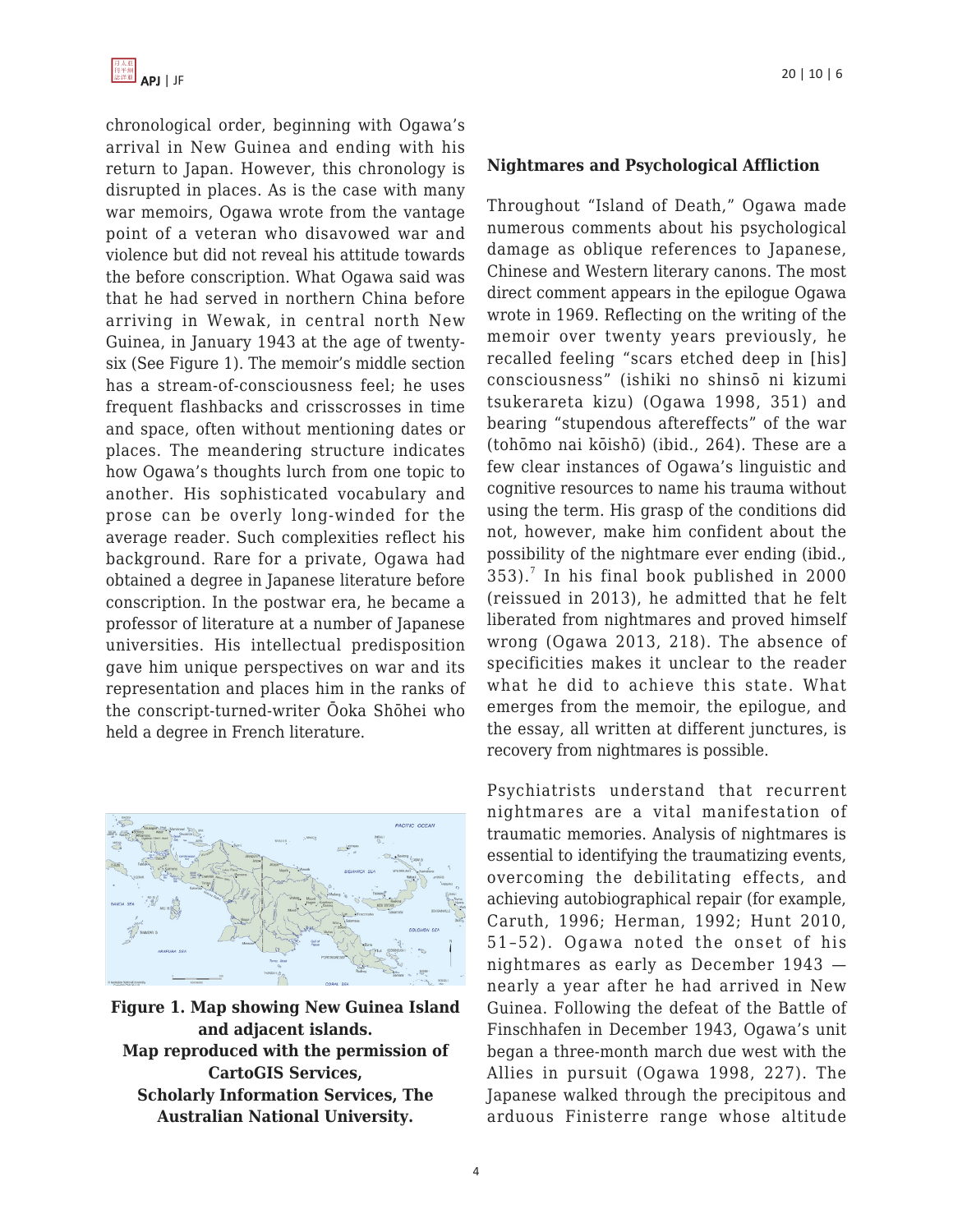exceeded 10,000 feet. They exhausted their supplies during the retreat. Ogawa recalls hearing other soldiers groaning at night ostensibly troubled with hunger, illness, pain, and nightmares:

When we slept in the open, I saw eerie illusions. Feet, feet, feet – countless feet began on big marches. Bare feet, feet with shoes, feet with socks, feet with blood, feet-in-chains dragging along. Each foot splashed yellow mud and followed one another. From somewhere I saw rays of light as if shining onto the mud. The feet without the bodies dance about. Is it a dream? Is it real? I put my head up and peer through the darkness. I see soldiers lying around. They are actually alive (ibid., 237).

The feet represent the futility of the marches and the powerlessness of the soldiers. They had no option but to obey the order; they walked with no knowledge of the route, destination, or the purpose. Another kind of nightmare Ogawa had during the march repeated the themes of confusion between the illusion and the reality. He saw a ray of light on several occasions in his sleep. He woke up and wondered if the light gave him hope for deliverance, or if it was death beckoning him. Awake or asleep, Ogawa could not escape from drudgery and fear of the war.

The hardship Ogawa experienced had much to do with the conditions in New Guinea. Food and supplies were depleted shortly after arrival. Diseases were rampant. He sensed that the war assailed the soldiers before they fought the enemy. Daily sights and sounds consisted of his comrades dying along the way or pleading with him and others to end their lives (ibid., 333–334). For Ogawa, the Allies were the distant enemy. The more direct threat came from the very surrounding of New Guinea:

Nature in New Guinea was nothing but violence that gripped us in perpetual fear. We could not afford to enjoy the scenery. The most violent was rain. I recall it rained about half the year, and the humidity was high. Our weapons rusted quickly. Metal rotted. Wounds took a long time to heal. … Marching in the rain was the worst of all. .... Mud came up to our knees. … We were muddy dolls on marches, as if walking was the only will we had (ibid., 236).

The raw and bleak picture subverts the image of the tropical islands of sunshine, leisure, and happiness. It makes the soldiers seem like toys deployed to 'the island of death' at the whim of the strategists thousands of miles away. The climate and the environment exacted a toll on the body and mind of the soldiers and made their goods useless. Ogawa's impression concurs with that of many other soldiers. In historian Fujii Tadatoshi's analysis of Japanese soldiers' memoirs, letters and diaries, many Japanese soldiers stationed on the Pacific islands feared that the jungle would "swallow" them, for they lacked the know-how to sustain themselves in the bush. Furthermore, the officers' demands of unquestioning obedience to unrealistic orders and unpredictable and sporadic enemy attacks dampened the morale of the rank-and-file soldiers. They felt vulnerable and powerless in what became the long-drawn-out war of attrition (Fujii 2000, 182).

The nightmares Ogawa experienced in New Guinea did not end at Japan's defeat or his repatriation but lasted for decades. Subsequently he recognized the nightmares fell into three categories. First, a flat oblongshaped airplane pursued Ogawa from above. He ran away until he reached a corner only to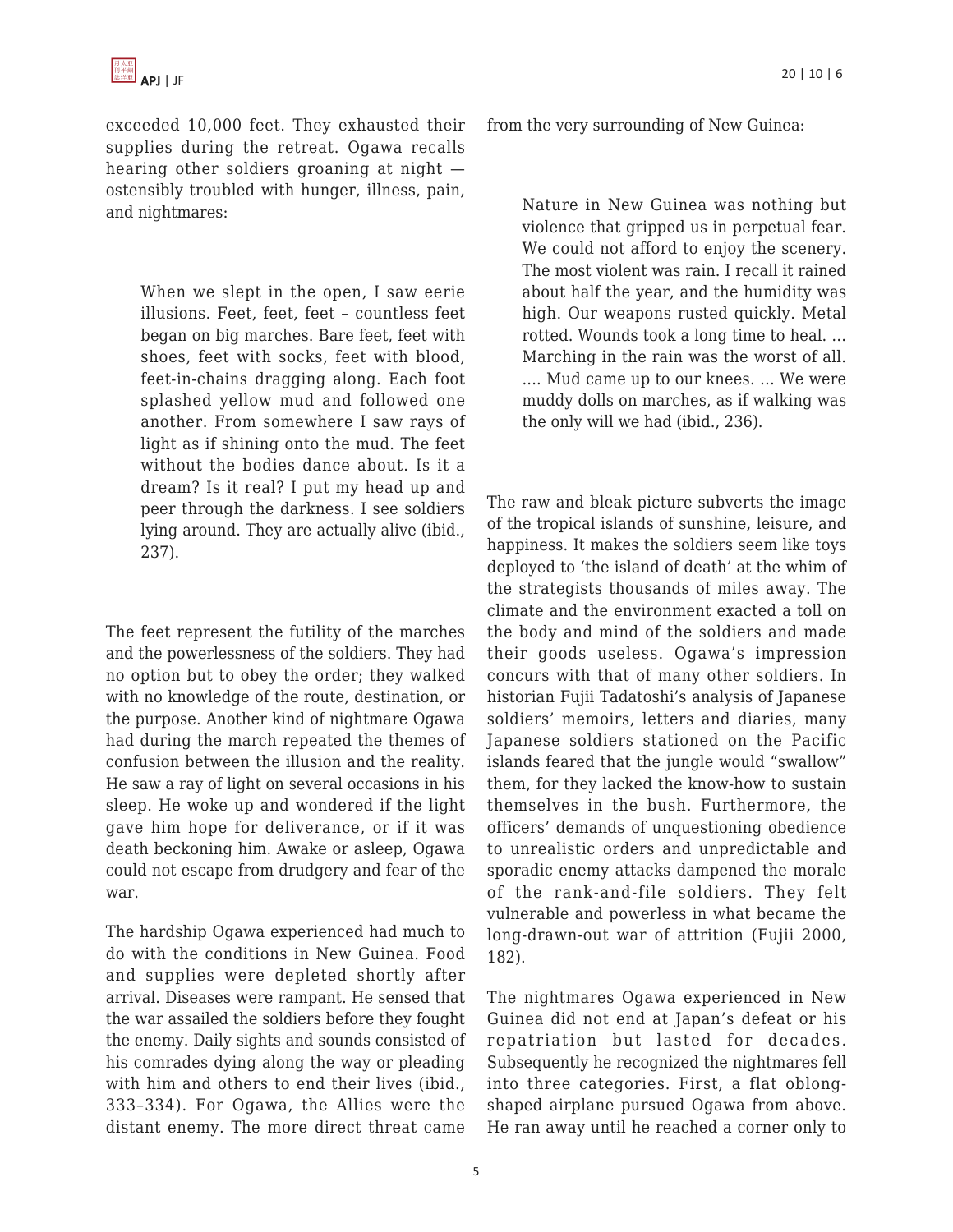find he could not run any further. The aircraft cackled as it flew off. Then he found himself surrounded by countless graves. Second, Ogawa felt gripped with a sense of foreboding he could not name. To fight off his anxiety he tried to shoot his rifle into the air. As he tried to put bullets into his rifle, he found the inside was full of maggots. Ogawa then looked for ways of killing himself. The third category had him scrambling up a slippery slope while an object pursued him from behind. Ogawa knew it was not the enemy but could not tell what it was. He slipped and fell so many times and came very close to getting caught by the shadow of the object. In the end his limbs grew numb and tired, and he stopped moving. Then the shadow began towering over him (Ogawa 1998, 352; Ogawa 2013, 218). Ogawa's descriptions of these nightmares can be seen as instances of re-experience and release. However, the memoir and subsequent writing fall short of probing the meanings of the nightmares and reintegrating the traumatic memory they represent into his life story.

What Ogawa did in "Island of Death" instead, however, was to trace the origins of his nightmares. As the memoir progresses, Ogawa wonders why his nightmares began in New Guinea but not in China where he had fought earlier. He then attempts to integrate the two separate campaigns into his life story. This reflective quality distinguishes "Island of Death" from many Japanese veterans' New Guinea memoirs that discussed just that campaign. Ogawa conjectured the differences in New Guinea and China might explain. In China, the Japanese traversed on plains in daylight. The similarity of the culture and the relative availability of food presumably made him feel less alienated. The Japanese had sufficient weapons and ammunition to fight the Chinese. However, Japanese soldiers in New Guinea faced a very different situation. Ogawa found New Guinea gave "none of the foundation to build [his] identity as a soldier" (Ogawa 1998, 333). This recollection reinforces another recollection of the effects the New Guinea jungle had on the soldiers. By contrast, in the early phase of the war in China, the Japanese were in the ascendancy and were able to maintain their soldiering selves. It is this loss of soldiering identity that Ogawa reexperienced and released in the memoir in the milieu of Japan's emasculating defeat. His continuing nightmares demonstrate that he lacked sufficient wherewithal to mourn this loss of identity and accommodate it in an understanding of his personal history, as well as into Japan's turbulent transwar history.

Following this brief comparison of two war zones, a middle section of "Island of Death" relates two incidents in China and describes his psychological harm. In the first, a platoon leader he refers to as "Captain U" demanded that some soldiers, including Ogawa, stab to death a captured Chinese civilian in his 50s. The order froze Ogawa's body; he recalls witnessing the man getting stabbed multiple times and dying on the ground. Ogawa interprets that his reaction came not from "resistance by reason, but [came from] a physiological shock" (ibid., 201). Ogawa recalls that the incident prompted recurring nightmares and led him to conclude that the true purpose of war was to kill people. In the second incident, "Captain U" got all the Japanese troops under his command to volunteer to kill a young Chinese soldier the Japanese had caught. Hesitation amongst the Japanese soldiers irritated "U"'s aides. One of them shouted: "You cowards! Why are you here? Men like this one killed your superiors! Take revenge!" Two or three came forward. However, one of U's aides handpicked a soldier who had not volunteered. This soldier ran away screaming, pointing his finger at five or six men to carry out the order together. Ogawa was spared from the order, but watched the killing, "stupefied as if it had occurred in a faraway world" (ibid., 202). Ogawa ends the descriptions of the killing by saying that it "sank deep into his mind like a piece of lead"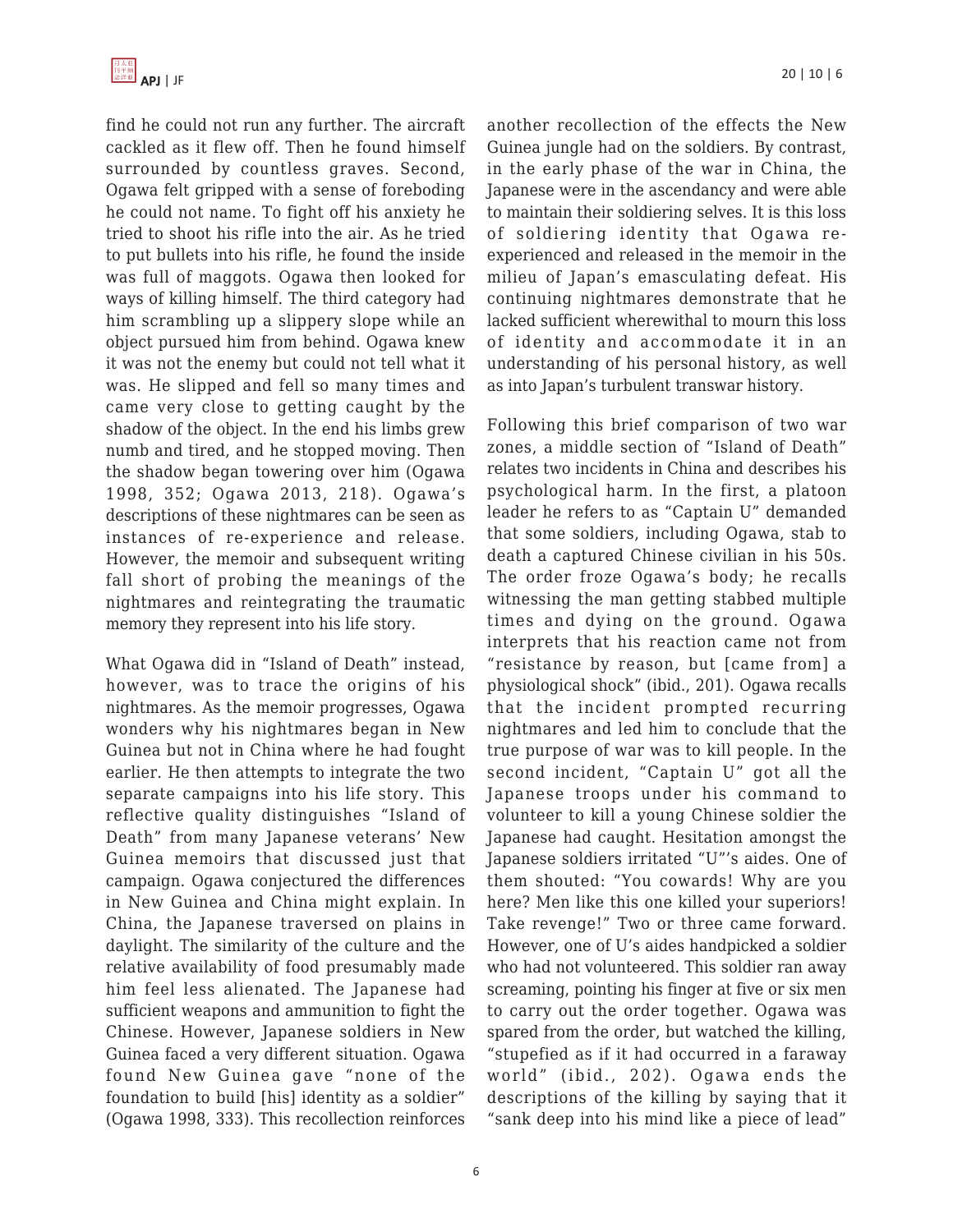(ibid.). These responses mark Ogawa's psychological numbing and distancing from the events. Ogawa's defense mechanism shaped his personal identity as a victim of circumstances which aligned with the broader collective identity of the Japanese as the victim of the war. The security Ogawa's identity gave him helped him avoid the arduous work of deconstructing and reconstructing his life story. What subsequently changed Ogawa was the real combat situation that left him with "sticky emotions" (ibid., 201).

Immediately after narrating the first incident, Ogawa goes on to relate a second incident. While he was on the frontline, he was consumed in a kill-or-be-killed mania and only came to his senses after seeing death and wreckage. He then felt a certain "dryness [in] a world of abstraction through the works of physics and geometry" (ibid., 201–202). Exactly what he meant here is unclear, but he implies that his "dryness" and "abstraction" were buffers that cushioned him from the raw and corporeal sensations of the acts of aggression he had committed. These sensations formed a sediment of memory in Ogawa's subconscious and followed him through New Guinea and back to Japan. Indeed, military psychology has established that soldiers on frontline duties suppress their fear and anxiety about fighting. When they withdraw from the frontline, suppressed emotions tend to come to the surface and overwhelm them (Nakamura 2018, 38). Albeit brief, Ogawa's descriptions in China offer clues to human qualities that he lost and the soldering identity that replaced them. The absence of frontline combat and the associated excitement in New Guinea prompted him to recall and question what happened to him in China. Still, Ogawa fell short of fully exploring connections between the two campaigns to forge tangible psychological links to identify and manage the sources of his trauma.

#### **"Noble" and "Ignoble Savages"**

The second prominent narrative thread that Ogawa developed in "Island of Death" relates to the idea of "civilization." He refers to this concept many times throughout the text and loosely equates it with so-called modernity; but he does not go to the same extent as criticizing Japan's feudal mindset, as some other veteranauthors at the time did.<sup>8</sup> Rather, Ogawa remained conflicted about the meanings of civilization. Earlier, he observed his Imperial Japanese Army-issued weapons rusting in New Guinea. While this point can make subtle criticism of the limit of materiality of civilization, what preoccupied Ogawa was the question of what made humans civilized. Ogawa regarded New Guineans as uncivilized albeit humane and compassionate and the Japanese officers as civilized but morally degenerate. The contrast enabled him to highlight the individual and collective guilt of the Japanese troops in New Guinea. In turn, the comparison accentuated Ogawa's unresolved issues of creeping doubts about civilization and silence over his role in the war. It is these unresolved issues that made him an implicated subject and impeded his three Rs — reexperience, release and reintegration of traumatic memory towards recovery.

Ogawa's perception of the New Guineans came with ambivalence. On the one hand, Ogawa showered the New Guineans with gratitude for their generous offers of food and shelter. On the other hand, Ogawa judged them through the lens of a hierarchical notion of "civilization." In an early phase of the New Guinea campaign, he found it strange to receive food and shelter from the New Guineans, who apparently expected nothing in return. He even admitted to feeling embarrassed for suspecting possible ulterior motives: "As I spent time with them, it became clear that this was a virtue only known to those who have not gone through the baptism of civilization" (Ogawa 1998, 38). His encounters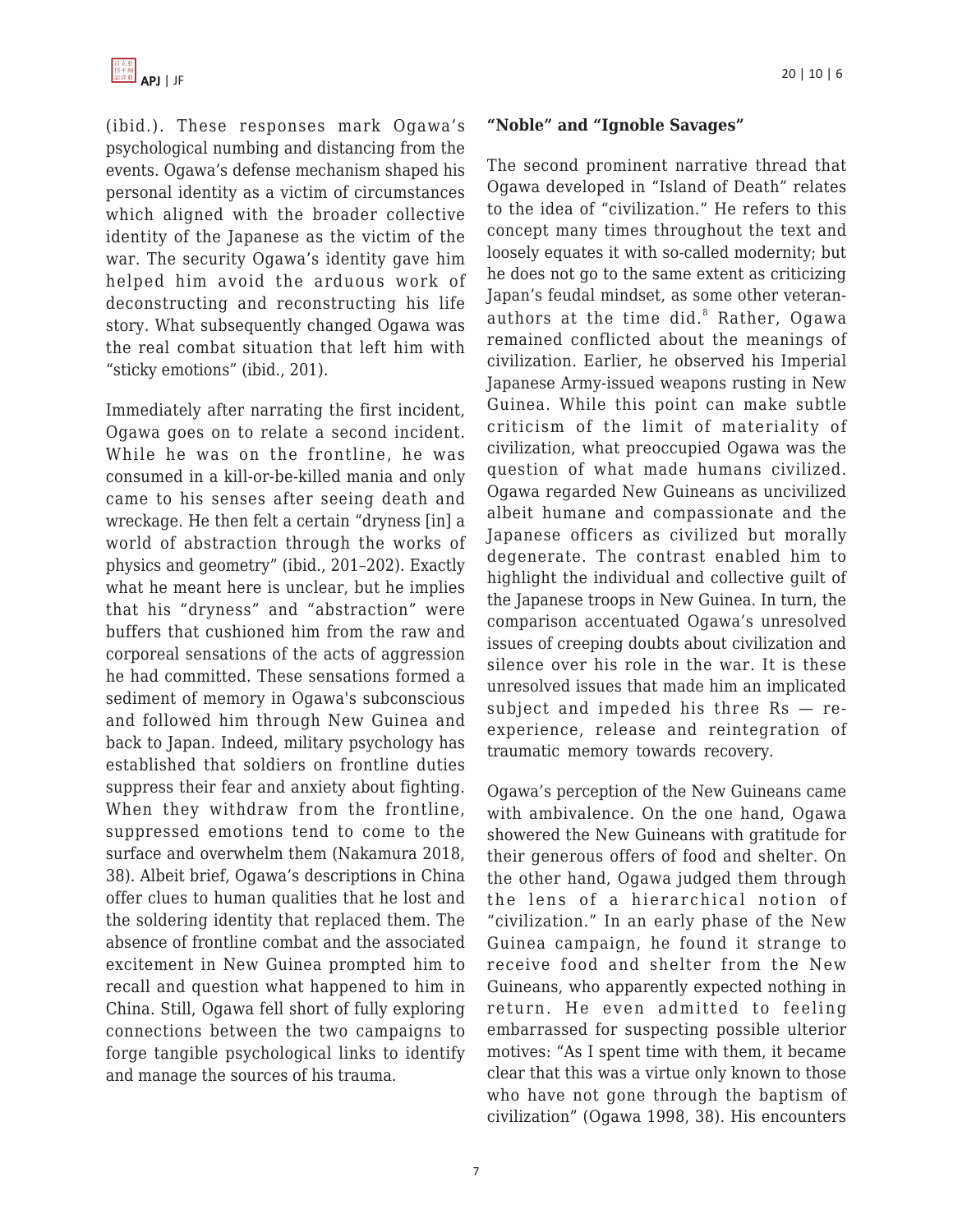with the kindness of strangers continued well into the later phase of the war. In February 1945, Ogawa returned to one village after a few months on a march. The village chief saw Ogawa and said: "Boon nottin, me sori" ("You are nothing but bones. I'm sorry") (ibid., 121). Indeed, Ogawa was so emaciated that a Japanese medic had to resuscitate him. Meanwhile, his comrades had already dug a grave for him in anticipation of his imminent death (ibid., 122). The chief's compassion struck a chord in Ogawa. Appreciation for New Guineans is a common theme in Japanese war memoirs (Iwamoto 2006, 53). "Island of Death" follows suit. Ogawa regarded the New Guineans' generosity and compassion as extremely beautiful and untainted by the corrupting influences of so-called civilization (Ogawa 1998, 144, 285).

Such episodes and Ogawa's gratitude sat uncomfortably with his preoccupation with his understanding of civilization and his conclusion that the New Guineans were inherently lacking in it. Ogawa could not fathom why the New Guineans helped the Japanese even when the Japanese were losing and risked potential retribution from the Allies for assisting the Japanese. It was this apparent selflessness that compelled Ogawa to name the New Guineans "gullible children of nature" (oroka na shizenji) (ibid., 144) to the point of making a caricature that reinforces the "noble savage" trope. However, historian Eric Bergerud (1996, 118), for instance, finds that the New Guineans helped soldiers out of compassion, rather than as an expression of loyalty to a particular nation. Still, Ogawa's compliment reduced the New Guineans into child-like "noble savages." While his impression infused the personal and humane to an otherwise impersonal and cruel warzone, this story should not discount the crucial point that the war dictated the nature of interaction between the New Guineans, on the one hand, and the Japanese and the Allies, on the other.

One incident Ogawa recalled in the Sepik River, in the island's interior, brought his paternalistic assumptions into sharper relief. The village chief requested the Japanese to intervene in a dispute with a neighboring village. Men in the neighboring village had abducted a woman working on a plantation and were demanding a ransom. The Japanese mediation helped to resolve the matter in the chief's favor. The dispute gave Ogawa and his accompanying army doctor the following impression:

We found the people in the Sepik region are very frank about sex. This means that they may not have sensibility for love. In no way can romantic love take place if one sees the opposite sex as a sexual object. … [L]ove demands a high level of mental sophistication. We concluded that we did not find anything that resembled love in their lifestyle. There is no such thing as love between New Guinean men and women — this was our conclusion (Ogawa 1998, 151–152).

The ambivalent conclusion underlines the reach of the Japanese imperial imaginary of the South Seas Islands, such as Taiwan and Micronesia under formal Japanese control, to New Guinea.<sup>9</sup> Naoto Sudo (2010) and Robert Tierney (2010) have argued that Japanese intelligentsia invented cultural tropes of Japan's tropical empire. In what Sudo and Tierney name "Nanyō-Orientalism" and "interstitial imperialism," the Japanese positioned themselves as non-Western imperialists catching up with the West and superior to indigenous peoples of the South Seas. Creating "the savage" out of the indigenous Taiwanese and Micronesians elevated the Japanese above them in the racial hierarchy. Inherent here were ambiguous sentiments of admiration and nostalgia for the indigenous people. Their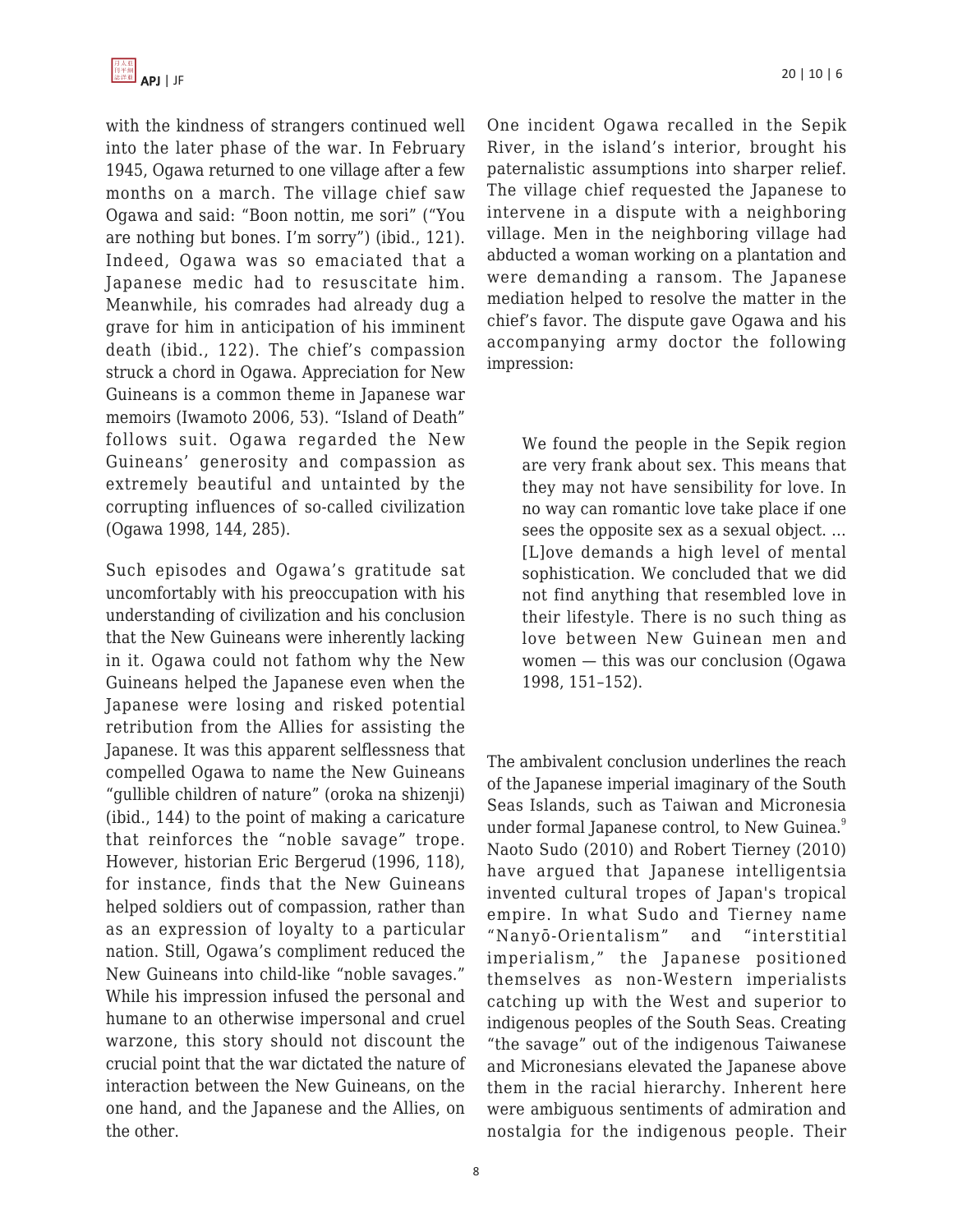

putative "savagery" reminded the Japanese of primitiveness they had supposedly lost.

It was within this cultural paradigm that Ogawa and the doctor perceived the New Guineans as "the gullible children of nature." Ogawa's view of the New Guineans was constantly in the background to compare Japanese officers. He judged them as "ignoble savages" who failed to maintain their standards of civilization. In one example, Ogawa accompanied a party of ten soldiers on a potato raid. The group arrived in a village. Near a hut a lone villager was guarding a pile of potatoes. The Japanese captain told his men: "Go for it. We don't need to care about finishing off a native or two" (Ogawa 1998, 282). The villager sensed danger and ran away into the bush. As the soldiers helped themselves to the potatoes, they heard the villager's drum beats to warn other villagers. The Japanese fled. The captain fired at the ground once or twice to intimidate the villagers and initiated a discussion with the village chief. The captain conceded that stealing was unethical and admitted that he should have asked the chief first. In his defense, however, the captain explained that he could not help stealing because the food shortage had become so acute. He then added: "If you cannot pardon the theft, then I have no option but to fight. Many soldiers are so hungry" (ibid.).

What did the chief do? He replied: "All right, what's the point in a pointless fight? Why didn't you tell one of the boys? It's no good to be hungry. Now that I understand, I'll give away all the potatoes" (ibid.). While Ogawa gave the officer's logic short shrift, he saw the villagers had "a greater spirit of tolerance and compassion than the Japanese" (ibid., 283). Through this episode Ogawa judged the officer's actions as unbecoming of the supposedly "civilized" standards as Japanese soldiers. Pitting the civilized but callous Japanese officers against the uncivilized but benign New Guineans disturbs the victim narrative and puts the Japanese squarely into Ogawa's description of the raid finds him adopting a fly-on-the-wall attitude, as a witness watching what the Japanese officer did. What remains conspicuously absent is his involvement in the raid. His silence stands in contrast to his recollection of the execution of a Chinese man earlier in the narrative. Ogawa wrote he was spared from stabbing the man to death. His exemption afforded him to become a witness to the event. His account of the potato raid says little about the roles he played in it either on his volition, under pressure from his superiors or fellow combatants, or in selfdefense against the villagers. Although arguing for silence can be futile, historian Jay Winter contends, what the veteran chooses to write or omit in a memoir, are political decisions that control, regulate, and project a veteran's selfidentity. Winter also notes that silence and omissions highlight disturbing memories the veteran evades (Winter 2018, 38, 43). The distance Ogawa created between himself and the others afforded him to become an innocent bystander. This identity became part of a "fetishized narrative" that put himself on the vantage point of criticizing the officers' degradation of civilization.

Ogawa's silence over the issues he did not and could not examine has significant bearings on his persistent trauma. He accumulated painful memories in China and New Guinea and brought them back to Japan. In Japan, Ogawa's war continued 'in the head' despite his transition from a soldier to a civilian. His struggle fits with what Michael Rothberg (2019) names the implicated subject. Rothberg argues that we, present-day citizens, are not complicit in violent and unjust events of the past, but we are implicated in trans-local and intergenerational legacy of the past. The implicated subject complicates the position of the bystander to look into their involvement or complicity in past events, and the contemporary imbalance of power and privilege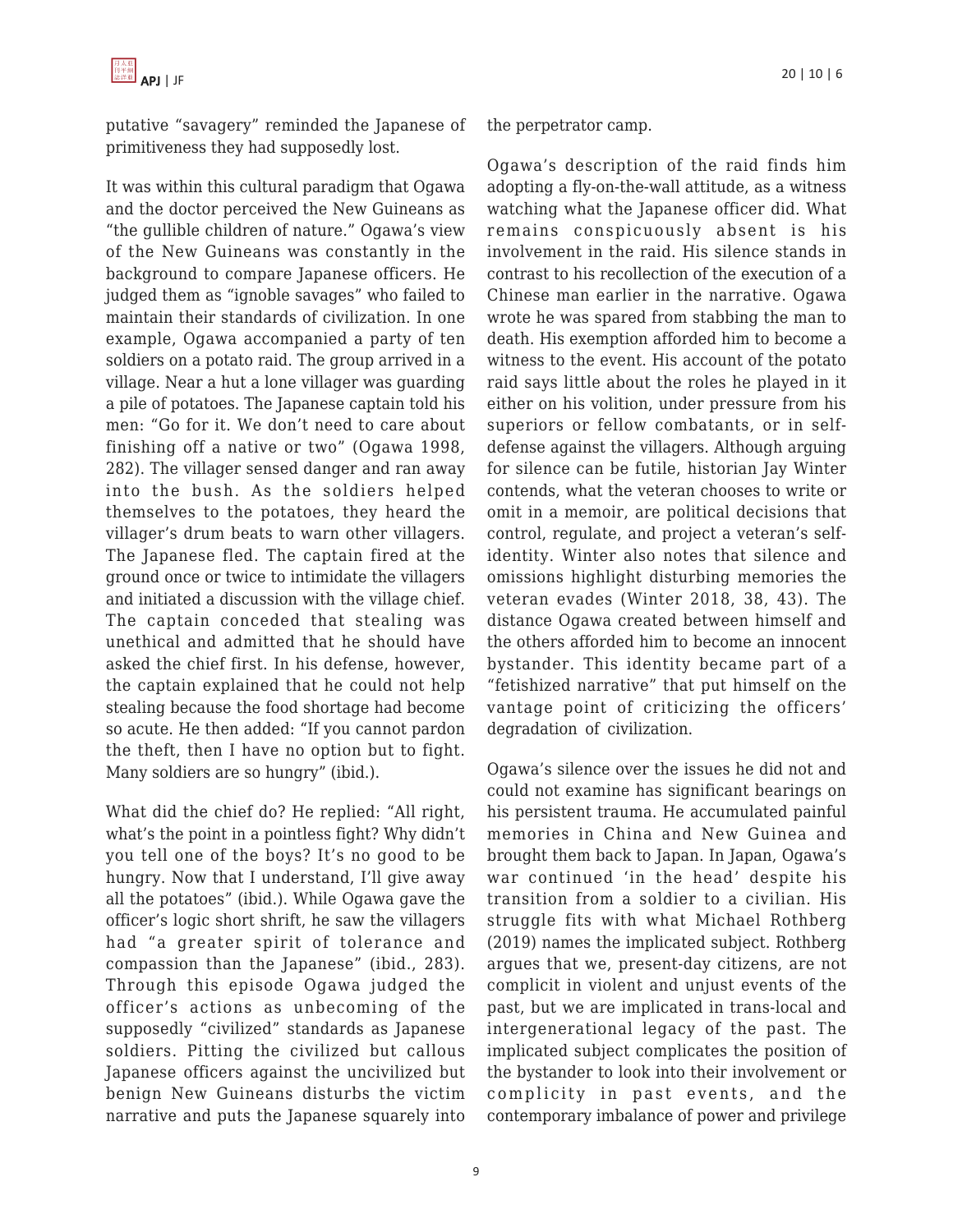the past events created. Ogawa's silence helped him carve out the figure of the bystander but hindered direct engagement with the awkward issues of his complicity during the raid and what the raid means to him in his whole life story.

Following the potato raid, Ogawa continues to observe of Japanese officers' ethical degradation and exploitation of the New Guineans. In one village Ogawa watches a Japanese soldier bartering his razor blades for the villagers' bananas. Also witnessing is a Japanese officer. He finds the razor blades had become rusty and tells the soldier to cancel the trade. The officer then takes the bananas from the villagers, claiming that the bananas are a reward for intervening in the unfair trade. The officer turns to the soldier and berates him, saying "Shame on you! You are not Japanese!" and "This is no good for the dignity of the Emperor's army." The villagers look on looking bemused. That same evening, a village elder offers the soldier several bananas. Ogawa understands this gesture as the elder commiserating with the soldier for bearing the officer's excessive anger and compensating for the shame that the elder might have contributed to the soldier's humiliation (Ogawa 1998, 284–285). On this occasion, the officer ostensibly protected the innocent inhabitants and thus upheld his dignity as a member of a supposedly more "civilized" culture. However, Ogawa adopts the stance of a bystander and points to the officer's perverse post-hoc rationalization in order to take the bananas. Ogawa's morality tale casts the New Guineans as 'friendly natives' falling prey to uncivil and devious Japanese officers. His positioning as a bystander enables him to create the division between the victim and the perpetrator. The potato raid and the razor blade incident allow Ogawa to position himself as an innocent bystander absolved of personal responsibility; but he comes short of interrogating his own position as an implicated subject. This kind of mental abstraction spares him from the difficult work of the three Rs — re-experiencing, releasing and reintegrating the traumatic memories — towards his healing. Yet at the same time his failure to fully confront the meaning of such episodes can be seen as one potential source of his persistent nightmares.

## **Traumatizing Encounter with the Allied Captors and Return Home**

If his wartime experience caused Ogawa profound trauma that lasted for years, the final pages of "Island of Death" relate the emotional impact of Japan's defeat. At the end of the narrative, Ogawa writes of his subsequent capture and experience as a prisoner of war (POW) and ends the memoir with his return to his hometown, Hiroshima. All of these impressions added to his grave realization that he and his fellow Japanese troops had been completely stripped of their once privileged position in Japanese society. After the Japanese surrendered, Ogawa and his comrades walk from inland to an Australian-run POW camp by the sea. There, the Australians were to disarm the Japanese before sending them to another POW camp. At the seaside camp, Ogawa sees half-naked Australian troops chewing gum and toting machine guns, ready to shoot any Japanese who resisted. Ogawa senses that the Australians' appearance was a staged performance intended to humiliate the Japanese. He describes the Australians as "greasy giants," with glistening muscular bodies and radiant blond hair; they smirked contemptuously at 'the shriveled and dirty lines of soldiers' (ibid., 309). What Ogawa saw was the triumphant bodies of the victors in sharp contrast to the emasculated Japanese bodies. An Australian soldier's questioning of Japanese "Lance Corporal O" seemed to inflict yet more humiliation on the Japanese. Ogawa writes: "Lance Corporal O was short. He had a baby face. A long arm took away O's cap, and the hand patted his head. [The Australian] then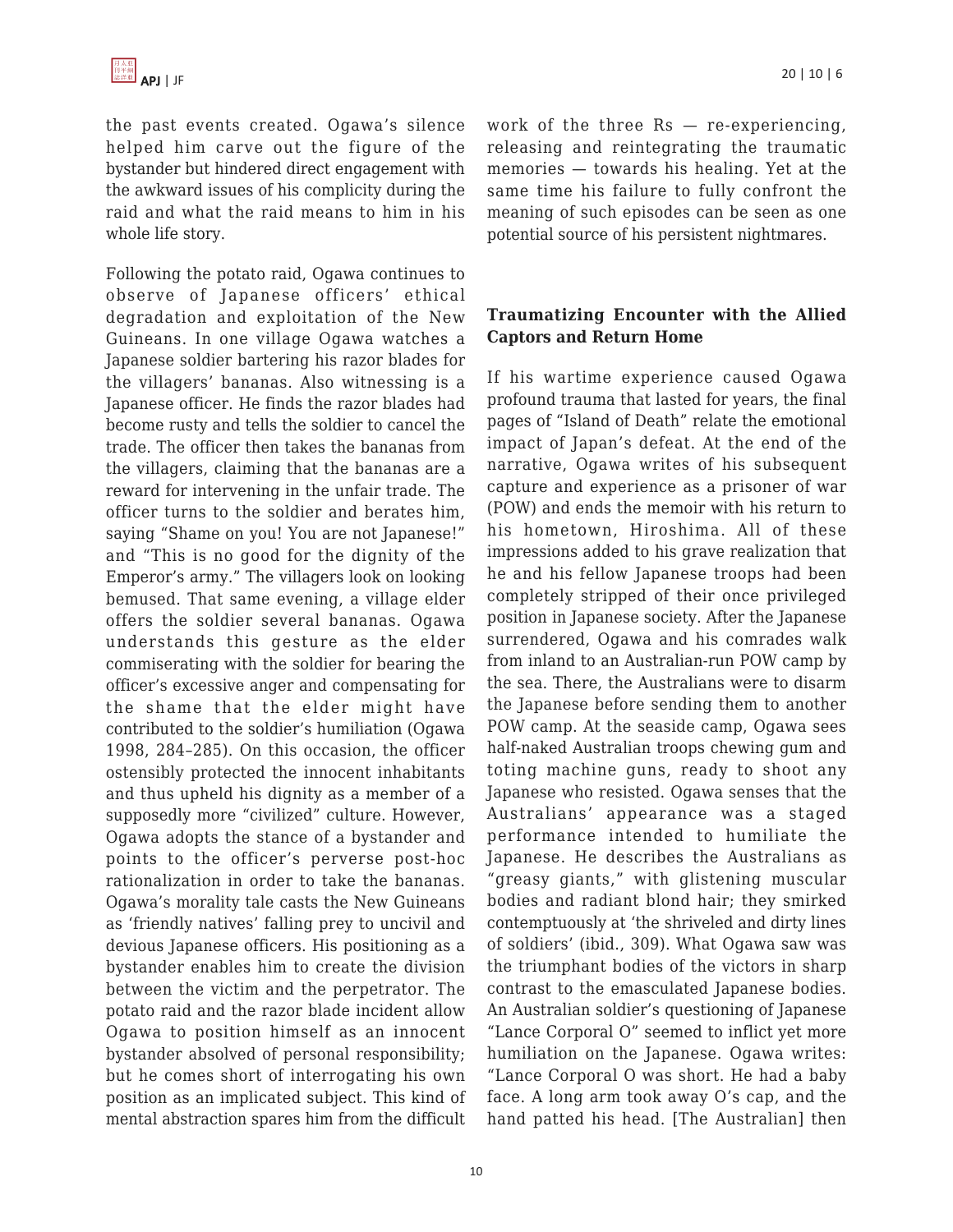asked 'How old are you? Eighteen?'. It was bizarre to see a thirty-year-old man assumed to be eighteen." (ibid.) For Ogawa, Lance Corporal O was superior to Ogawa, both by rank and age. However, in the eye of the Australians, Lance Corporal O was just another member of a vanquished nation. These episodes are uncomfortable reminders that what followed the defeat added to the emotional burden Ogawa carried with him.

The final incident that seared trauma onto Ogawa's mind came upon his return to his hometown of Hiroshima. Ogawa and his comrades had learned of the news of the atom bombs on Hiroshima and Nagasaki within days, even in New Guinea. Ogawa disembarks a train at Hiroshima and walks out of the station. As the sight of the devastated city comes into view and left him wonder:

Is this what that bomb could do? Did I live to see this devastation? The bomb killed several tens of thousands of people, and it helped me to live. … Here [Hiroshima] was no place for human habitation. I went from the jungle to a ruin. I went from the violence of nature the war meted out to the violence of civilization. I have gone between two realms that excluded humans. I could find no means of putting together my shattered self. An empty breeze passed through an empty heart (ibid., 350).

His journey from one death zone in a New Guinean jungle to another in Hiroshima offers no consolation of homecoming. It was the war of conflicting civilization between the Allies and the Japanese that brought him to New Guinea. There Ogawa fought a war against nature and the corrosive effects of the jungle on a type of civilization he valued. Upon returning to Japan,

the altered landscape of Hiroshima presents him with an even more profound paradox about "civilization". The atom bomb represented the epitome of human civilization and scientific endeavor. When the news of the atom bomb over Hiroshima reached Ogawa and his comrades, they believed the bomb brought the war to its end sooner. They even drew a sigh of relief for its getting him out of the jungle (ibid., 302). Yet, his survival came at the cost of unprecedented destruction and the deaths of many civilians. New Guinea and Hiroshima are very different places, but the damage to humanity brought together different war experiences Ogawa and others had. In spite of the debilitating vulnerability and emptiness Ogawa felt, he still managed to take to writing to reclaim his humanity.

## **Conclusion**

Of a plethora of writing and cultural artefacts of war, the veteran's memoir is no less significant to studies of war, autobiographical writing, and trauma. Japanese memoirs of the Asia-Pacific War inform us how individual veterans tried to come to terms with the defeat from the vantage point of their return to the defeated homeland. Ogawa's "Island of Death" is an informative text that reveals the severity of trauma when concepts of it had barely taken root in Japan. In other words, Ogawa's memoir is not only a personal record of his inner war but speaks to many war veterans in Japan and elsewhere who lacked the wherewithal or means to articulate how they felt.

This article has explored two narrative threads in "Island of Death" when we read it as Ogawa's attempt at psychological recovery. In the first, he unearthed his traumatic memories in China and New Guinea and recognized they were indeed on the same continuum. The second thread involved him contrasting the New Guineans and the Japanese officers in an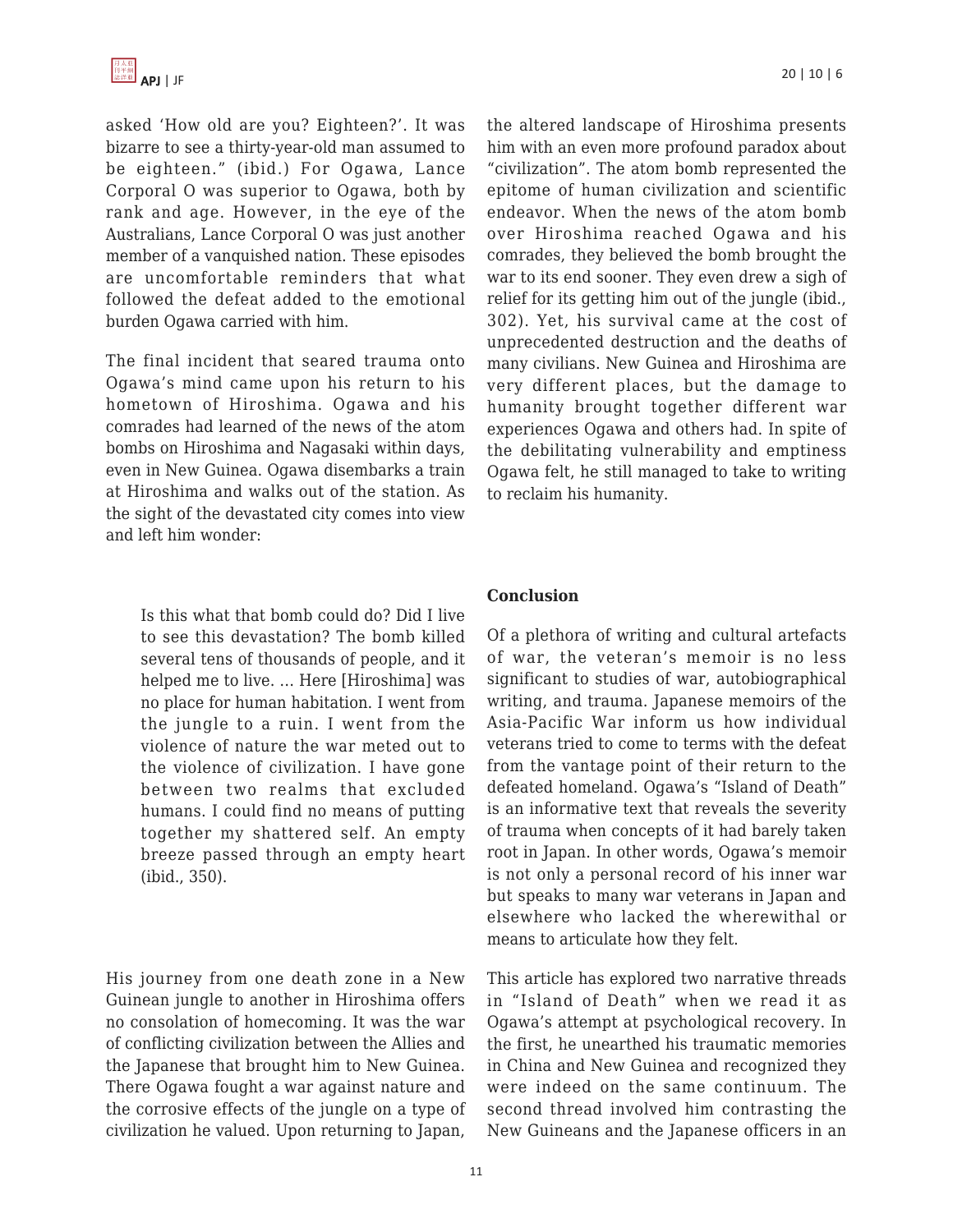

attempt to repair his broken faith in humanity. Ogawa did not elaborate how he finally unshackled himself from his decades-long nightmares in subsequent publications. Given that he wrote the draft of "Island of Death" shortly after his return home, he was most likely immersed in narrating his wartime life as a victim and a bystander. "Civilization" was a convenient rhetorical device to sustain the binary of noble and ignoble "savages." Ogawa's experiences of the prisoner of war camp and a devastated Hiroshima dealt further psychological blows to him. In this context of his psychological state, Ogawa portrayed himself as a victim of the war and a bystander but fell short of assisting him to terms with traumatic experiences. If one considers Ogawa's declaration of eventual freedom from his nightmares, it becomes possible to re-read "Island of Death" less as the endpoint but more as the beginning of the author's autobiographical repair. Actions that remained unspoken and pent-up emotions could manifest in many dreams. None is too inconsequential to the long war Ogawa experienced and the trauma that his memoir passed down to subsequent generations.

#### **References**

Aukema, Justin. 2016. "The Need to Narrate the Tokyo Air Raids." In Rachel Hutchinson and Leith Morton (eds.) Routledge Handbook of Modern Japanese Literature. Abingdon: Routledge, 198–210.

Bergerud, Eric. 1996. Touched with Fire: The Land War in the South Pacific. New York: Viking Books.

Bungei Shunjū. 1970. "Daiikkai Ōya Sōichi nonfikushon-shō kettei happyō." [The Announcement of the Inaugural Ōya Sōichi Non–fiction Award]. Bungei Shunjū 48 (5): 319–323.

Fujii Tadatoshi. 2000. Heitachi no sensō: tegami, nikki, taikenki o yomitoku [Soldiers' War: Reading Letters, Diaries and Memoirs]. Tokyo: Asahi Shimbun.

Fujiwara, Akira. 2001. Uejini shita eirei tachi [Starvation of Japanese Army in World War II] Tokyo: Aoki Shoten.

Hashimoto, Akiko. 2015. The Long Defeat: Cultural Trauma, Memory, and Identity in Japan. New York: Oxford University Press.

Herman, Judith Lewis. 1997. Trauma and Recovery. New York: Basic Books.

Hunt, Nigel C. 2010. Memory, War and Trauma. Cambridge: Cambridge University Press.

Hosaka Hiroshi. 2014. Okinawa-sen no torauma: kokoro ni tsukisasu toge [Trauma of the Battle of Okinawa: Thorns Pierced through the Heart]. Tsukuba: Shihō Shuppan.

Ikeda, Kyle. 2016. "Writing and Remembering the Battle of Okinawa: War Memory and Literature." In Rachel Hutchinson and Leith Morton (eds.) Routledge Handbook of Modern Japanese Literature. Abingdon: Routledge, 169–183.

Iwamoto, Hiromitsu. 2006. "Japanese Perceptions on the Pacific War in Papua New Guinea: Views in Publications." In Yukio Toyoda and Hank Nelson (eds.) The Pacific War in Papua New Guinea: Memories and Realities. Tokyo: Rikkyo University Centre for Asian Area Studies, 49–57.

Johnson, Kendall. 1989. Trauma in the Lives of Children. Basingstoke: Macmillan.

Nakamura, Eri. 2018. Sensō to torauma: fukashika sareta nihonhei no sensō shinkeishō. [War and Trauma: The Erasure of Japanese Soldiers' War Neurosis] Tokyo: Yoshikawa Kōbunkan.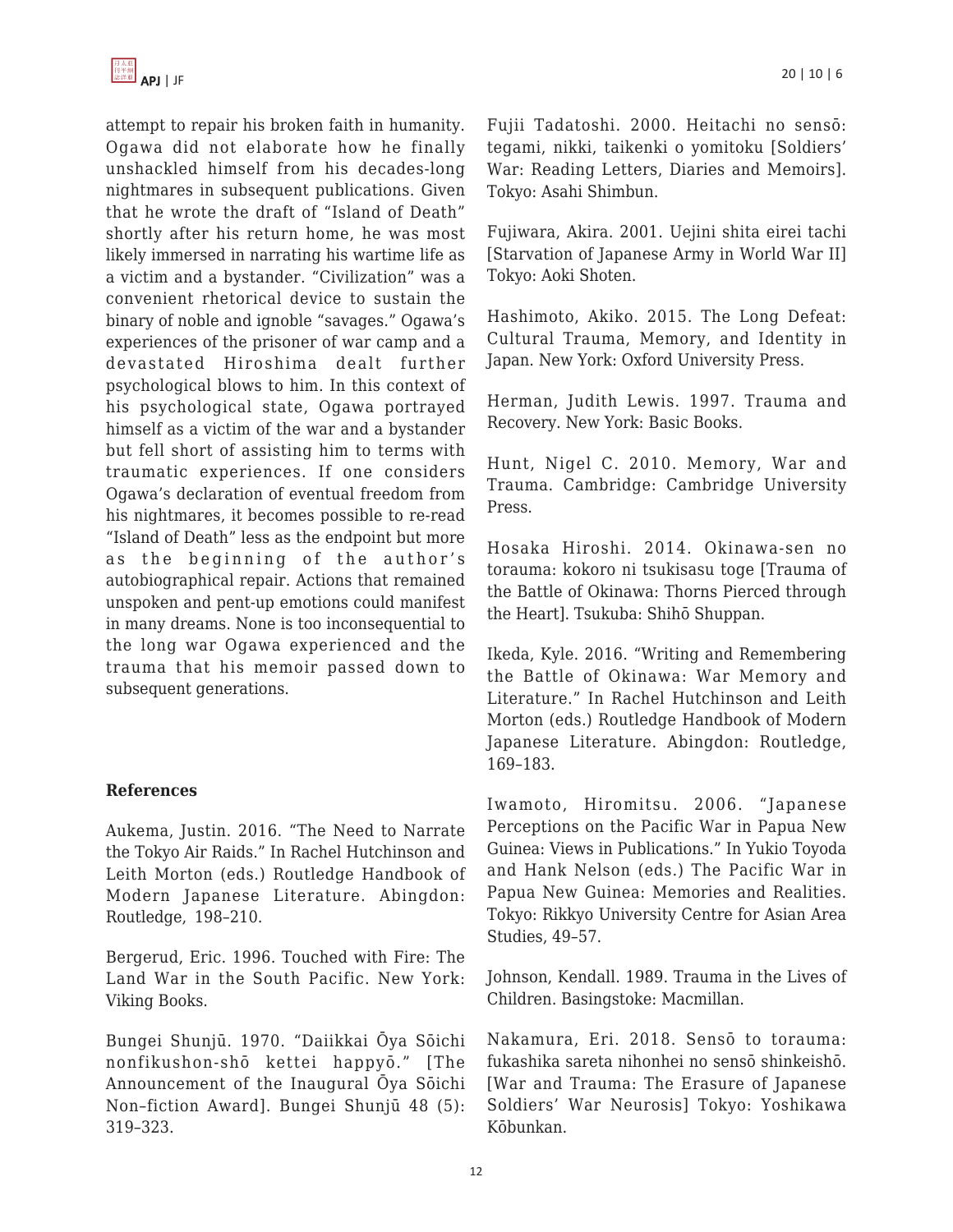NHK (Nihon Hōsō Kyōkai). 2018. "Kakusareta torauma: seishin shōgai heishi 8,000-nin no kiroku" [Concealed Trauma: Records of 8,000 Soldiers' Mental Damage], 25 August.

Nishizawa Tetsu. 1998. Kodomo no torauma [Children's Trauma]. Tokyo: Kōdansha.

Ogawa, Masatsugu. 1998. "Shi–no–shima" Nyūginia: kyokugen no naka no ningen [New Guinea, the Island of Death: Human–being under Extremity]. Tokyo: Kōbunsha. [originally published as Kyokugen no naka no ningen [Human–being under Extremity]. Tokyo: Sōbunsha, 1969].

Ogawa, Masatsugu. 2000a [1992]. "The Slaughter of an Army: The 'Green Desert' of New Guinea." In Haruko Taya Cook and Theodore F. Cook (eds.) Japan at War: An Oral History. London: Phoenix Press, 267–276.

Ogawa, Masatsugu. 2000b. Tōbu Nyuginia sensen: suterareta butai [The East New Guinea Campaign: Discarded Units]. Tokyo: kobunsha (Originally published as Yakoku: Nyūginia senki [Screaming into the Wild: A Memoir of the New Guinea Camapgin]. Tokyo: Sōgensha, 1972.

Ogawa, Masatsugu. 2013 [2000]. Sensō kyokō to shinjitsu [Fallacies and Truth of War]. Tokyo: Ushio Shobō Kōbunsha.

Orr, James. 2001. The Victim as Hero: Ideologies of Peace and National Identity in Postwar

Rothberg, Michael. 2019. The Implicated Subject: Beyond Victims and Perpetrators. Stanford: Stanford University Press.

Santner, Eric. 1992. "History Beyond the Pleasure Principle: Some Thoughts on the Representation of Trauma." In Saul Friedländer (ed.) Probing the Limits of Representation: Nazism and the "Final Solution." Cambridge, MA: Harvard University Press, 143–154.

Seaton, Philip. 2007. Japan's Contested War Memories: The "Memory Rifts" in Historical Consciousness of World War II. Abingdon: Routledge.

Shimokōbe Michiko. 2000. Rekishi to torauma: kioku to bōkyaku no mekanizumu [History and Trauma: The Mechanisms of Remembering and Forgetting]. Tokyo: Sakuhinsha.

Stahl, David C. 2016. "Critical Postwar War Literature: Trauma, Narrative Memory and Responsible History." In Rachel Hutchinson and Leith Morton (eds.) Routledge Handbook of Modern Japanese Literature. Abingdon: Routledge, 169–183.

Sudo, Naoto. 2010. Nanyō–Orientalism: Japanese Representations of the Pacific. Amherst: Cambria Press.

Takahashi Saburō. 1988. "Senki-mono" o yomu: sensō taiken to sengo Nihon shakai [Reading "War Memoirs": War Experience and Postwar Japanese Society]. Kyoto: Akademia Shuppankai.

Tanaka, Yuki. 2018. Hidden Horrors: Japanese War Crimes in World War II. 2nd ed. Lanham: Rowman & Littlefield.

Tanaka, Yuki. 2019. "'Yamazaki, Shoot Emperor Hirohito!' Okuzaki Kenzo's Legal action to Abolish Chapter One (the Emperor) of Japan's Constitution." The Asia–Pacific Journal: Japan Focus Vol. 17, Issue 20, No. 1, 15 October. (https://apjjf.org/2019/20/Tanaka.html)

Tierney, Robert T. 2010. Tropics of Savagery: The Culture of Japanese Empire in Comparative Frame. Berkeley: University of California Press.

Winter, Jay. 2018. "War Memoirs, Witnessing and Silence." In Philip Dwyer (ed.) War Stories: The War Memoir in History and Literature. Oxford: Berghahn, 27–47.

Zwigenberg, Ran. 2018. "Healing a Sick World: